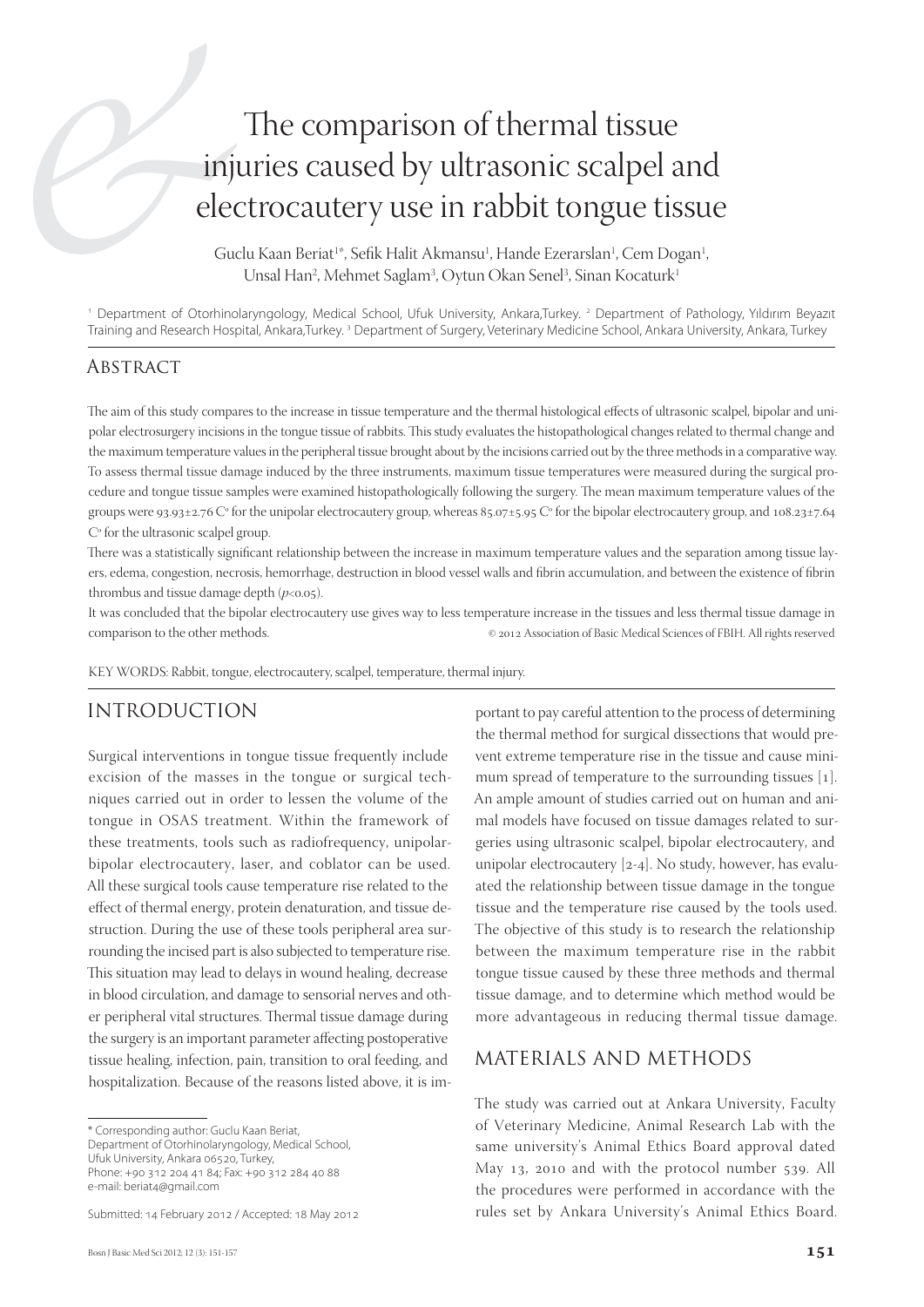#### *Animals*

Sixteen albino rabbits weighing between  $2.5$  and  $3$  kg were used in the experiment. The experimental animals were kept alone in separate cages with constant water and food supply at  $50\%$  humidity and  $23C<sup>o</sup>$  degrees.

#### *Procedures*

The surgical procedures were done in operating room conditions. The procedures carried out on the experimental animals were done under general anesthesia. Intraperitoneal ketamine (30mg/kg) (KETALAR, Pfizer- Pharmaceutical Company) with Xylazine  $(smg/$ kg) (Rompun, Bayer) were used for general anesthesia. The tongues of all the animals were put out and fixed under general anesthesia. Three full layer incision lines were done along equal length segments from the distal towards the proximal, parallel, perpendicular to the vertical axis of the tongue in the tongue tissue with all three different tools alternately. Special attention was paid to the completion of the incision without applying too much pressure on the tissue while using the tool tips having them on hold until the tongue tissue was cut. Megapower Megadyne Electrosurgical Generator (MEGA-DYNE MEDICAL PRODUCTS, Inc., Draper, US) cautery was used for electrocauterization procedures. The device was used at ACE (Advance cutting effect) mode for unipolar cauterization. The device has 150 watts of power and is at 400 Hz frequency at this mode. The ACE mode is designed to provide a scalpel-like cutting effect for minimal thermal necrosis and reduced scarring. When the device is used at this mode there is a consistent cutting effect at minimum power settings for improved patient safety. It reaches this effect by adjusting its power to the changing tissue resistance. Rocker Switch Pencil with ACE Blade and Holster were used as cautery pens while 2.5 inches standard blade electrode was used as unipolar cautery tip. The device power was set at 35 watts for bipolar cauterization and Scoville-Greenwood forceps, 1.5 mm tip (17.8 cm) was used as cautery pen. The maximum power of the device was 80 watts and its frequency was 400 Hz for bipolar cautery. Harmonic™ (Ethicon Endosurgery, Inc., Cincinnati, Ohio, USA) was used as the ultrasonic scalpel device. The procedure was performed when the device power was at the third level using ENSEAL® RF60 Generator and with a shaft length of  $14$  cm and a shaft diameter of  $5$  mm tips. Deep maximum temperature measurements were done with electrode thermometer device (Fluke 54 II", Fluke Corporation, Washington, USA) located at a depth of 3-4 mm. The tip of the thermometer's metal probe was fixed in the tongue, 5 mm proximal of the incised line during the incision. The maximum temperature data obtained from the ther-

mometer during the incision were recorded. The same procedure was repeated with all the three devices each time covering enough distance towards the proximal of the tongue. A 10-minute recess was observed among the procedures in order to allow the tongue tissue to return to normal levels. Maximal temperature values were recorded in three different groups. Subsequently, tongue tissue samples were taken and the animals were sacrificed with additional anesthetic doses. Each tissue sample was fixed in 10% buffered formaldehyde taken into separate storage boxes, labeled, and three different groups were formed in a total of 48 bottles. The histopathological analysis of the tissues was done at Ankara Social Security Administration's Teaching Hospital, Pathology Clinic Laboratory. The material was sliced perpendicularly to the incision line in  $3-4$  mm thickness and all the material was followed. Following the routine tissue follow-ups all the tissue samples were stained with hematoxylin-eosin, having been taken into 5 microns of incisions, and evaluated with the Olympus Bx50 light microscope. Tissue changes that can be seen in thermal tissue damages (thermal damage level) were rated subjectively during the building of pathological rating parameters. The evaluation method was devised according to the parameters set by the pathologist performing the evaluation and was based on the classic histopathological tissue changes known to happen in thermal tissue damage cases  $[5]$ . In terms of the followed tissue changes, the histopathological evaluation parameters were set in the Table 1 and Figures 1- to- 13., The results obtained from these tissue parameters were separately scored for each parameter.

**TABLE 1.** Histopathological changes after thermal tissue damage.

| A. Epithelial/subepithelial separation:                               |
|-----------------------------------------------------------------------|
| 0: No separation                                                      |
| 1: Maintained at the basal layer, separated at the surface layer      |
| 2: Full layer separation                                              |
| B. Inflammation:                                                      |
| Oedema 0: None, 1: Yes                                                |
| Congestion 0: None, 1: Yes                                            |
| Inflammatory cell existence 0: None, 1: Yes                           |
| C. Necrosis                                                           |
| $0:$ No necrosis                                                      |
| 1: Focal, in one or more than one cell group                          |
| 2: Diffuse                                                            |
| D. Vascular changes:                                                  |
| Hemorrhage 0: None, 1: Yes                                            |
| Blood vessel wall destruction and fibrin accumulation 0: None, 1: Yes |
| Fibrin thrombus existence 0: None, 1: Yes                             |
| E. Damage depth:                                                      |
| 0: Limited to the epithelium                                          |
| 1: Exposed to the subepithelial tissue                                |
| 2: Moved on to the striated muscle                                    |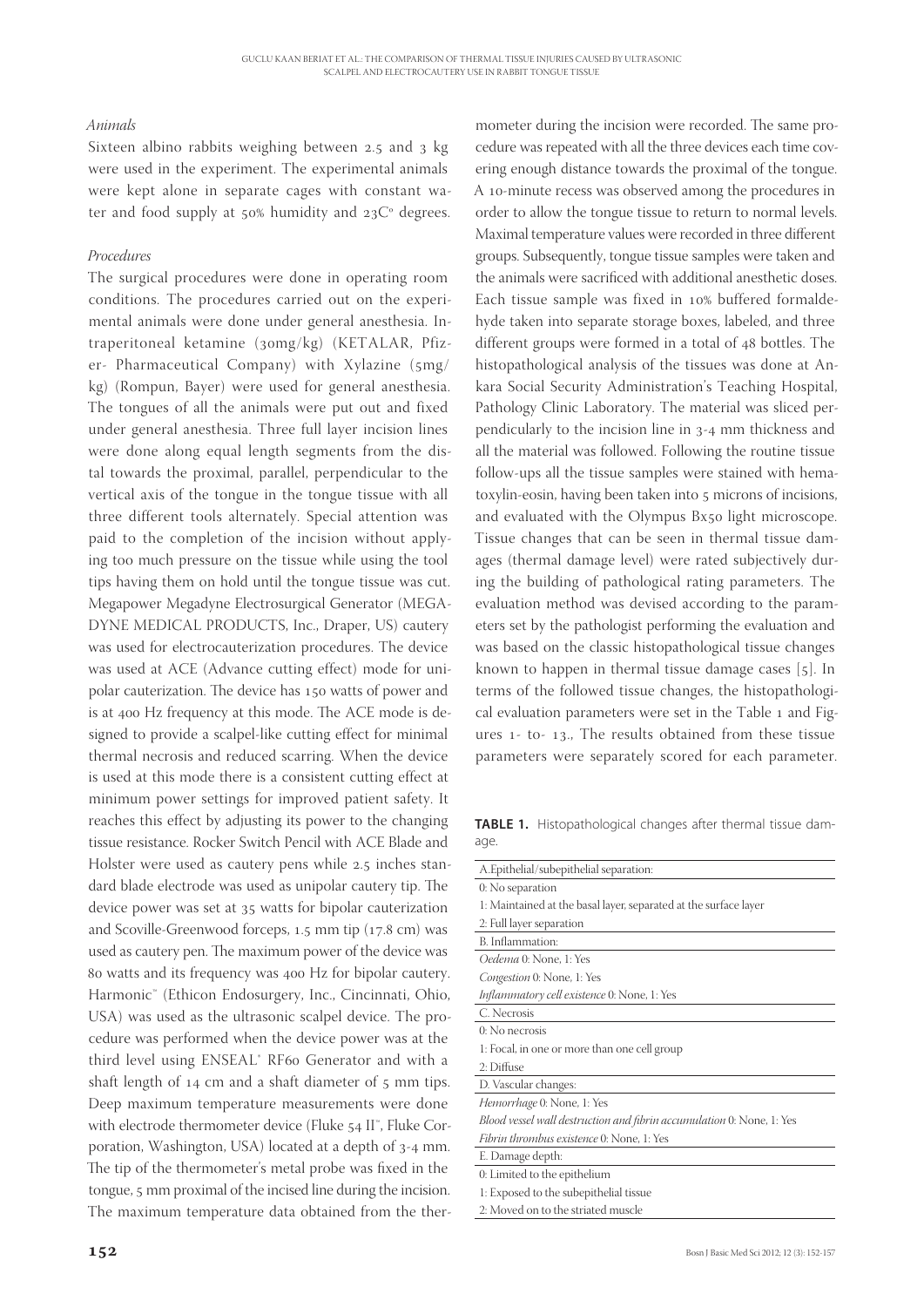



FIGURE 1. Epithelial/subepithelial separation (H&Ex100).

FIGURE 2. Full layer epithelial/subepithelial FIGURE 3. Separation whereby the basal separation (H&Ex200).



layer is maintained (H&Ex100).



dermal necrosis and subepithelial changes subepithelial tissue (H&Ex200). (H&Ex200).



FIGURE 4. Full layer separation with epi- FIGURE 5. Edema and congestion in the FIGURE 6. Total epithelial necrosis (H&Ex-



200).



FIGURE 7. Intraepithelial and subepithelial FIGURE 8. Subepithelial bleeding in the co- FIGURE 9. Fibrin accumulation on the bleeding in the bipolar group (H&Ex100).



blation group (H&Ex100).



blood vessel walls (H&Ex400).



vessel walls forming occlusion in the lumen blood vessel walls (H&Ex200). (H&Ex400).



FIGURE 10. Fibrin and necrosis on blood FIGURE 11. Fibrin and hemorrhage on FIGURE 12. Tissue reaction moving towards



total epithelial necrosis and striated muscle tissue (H&Ex100).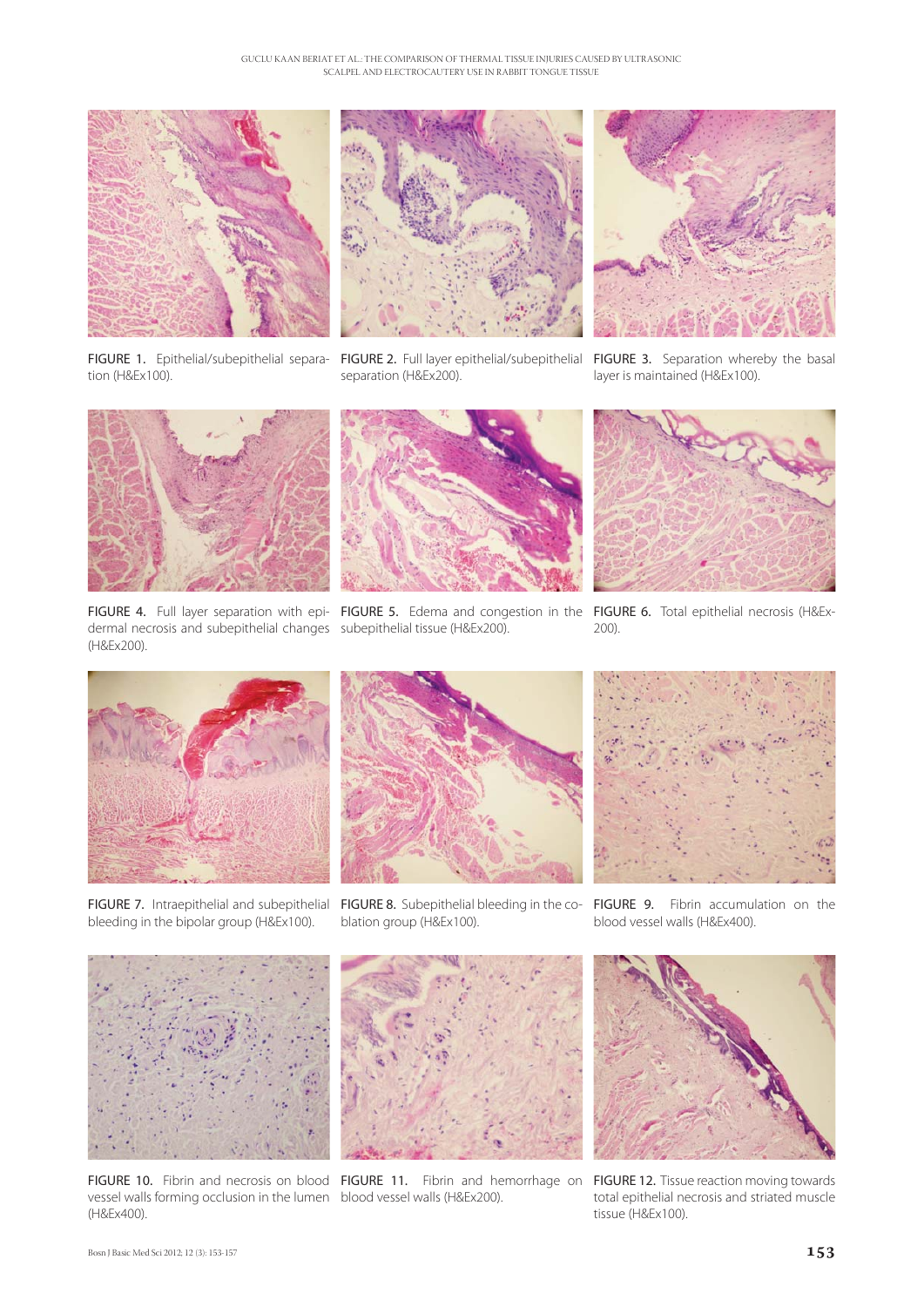

FIGURE 13. Tissue reaction moving towards total epithelial necrosis and striated muscle tissue in close view (H&Ex200).

#### RESULTS

Two of the experimental animals died because of infection before the procedure during the feeding phase of the animals. The evaluation of tissue samples of  $42$  out of a total of  $48$ samples was completed because of the problems that happened in two animals during the procedures. Tem-

perature measurements and histopathological evaluation of a total of  $42$  tissue samples were completed and  $14$  $(33.3%)$  of them were done with unipolar cautery,  $15$   $(35.7%)$ with bipolar cautery, and  $13$  ( $31\%$ ) with ultrasonic scalpel. The mean maximum temperature values obtained during the procedures were  $93.93 \pm 2.76$  Co for the unipolar cautery group,  $85.07\pm5.95$  Co for the bipolar cautery group, and  $108.23\pm7.64$ Co for the ultrasonic scalpel group. The maximum temperature values of each of the three groups were found to be independent of one another according to the ANOVA test. The intergroup differences were evaluated by the Tukey test and a statistical difference was found among the results  $(p<0.05)$ . The relationship between the surgical methods and the histological parameters was evaluated by the Chi-Square test. The results of histopathological evaluation related to full layer separation between tissue layers, edema, congestion, hemorrhage, blood vessel wall destruction and fibrin accumulation, fibrin thrombus existence, and diffuse necrosis existence changed according to the methods used  $(p<0.05)$ , (Table 2). The relationship between the obtained maximum temperature values and the histopathological parameters was evaluated by the Independent T-test. There was a statistically significant relationship between the rise in maximum temperature values and the separation among the tissue layers, edema, congestion, necrosis, hemorrhage, blood vessel wall destruction and fibrin accumulation, and fibrin thrombus existence  $(p<0.05)$ . There was also a statistically significant relationship between the tissue damage

**TABLE 2.** Tissue damage according to the methods used, Chi-Square analysis results, frequency, percentage and *p* values are displayed.

| <b>Tissue Damage Parameters</b>      |                                       | Unipolar,<br>$n(\%)$ | Bipolar,<br>$n(\%)$ | Ultrasonic<br>scalpel, n (%) | $p$ value |
|--------------------------------------|---------------------------------------|----------------------|---------------------|------------------------------|-----------|
| Epitelial/subepitelial<br>separation | On the surface<br>layer               | 9(64.3%)             | 8 (53.3%)           | 2(15.4%)                     | 0.028     |
|                                      | Full layer                            | 5 (35.7%)            | 7(46.7%)            | 11 (84.6%)                   |           |
| Edema                                | Yes                                   | 3(21.4%)             | 5(33.3%)            | 12 (92.3%)                   | 0.000     |
|                                      | None                                  | 11 (78.6%)           | 10 (66.7%)          | 1(7.7%)                      |           |
| Congestion                           | Yes                                   | 6(42.9%)             | $6(40.0\%)$         | 12 (92.3%)                   | 0.009     |
|                                      | None                                  | 8 (57.1%)            | $9(60.0\%)$         | 1(7.7%)                      |           |
| <b>Necrosis</b>                      | Diffuse                               | 3(21.4%)             | 5(33.3%)            | 12 (92.3%)                   | 0.000     |
|                                      | Focal                                 | 11 (78.6%)           | 10 (66.7%)          | 1(7.7%)                      |           |
| Hemorrhage                           | Yes                                   | 3(13.6%)             | 7(46.7%)            | 12 (92.3%)                   | 0.001     |
|                                      | None                                  | 11 (78.6%)           | 8 (53.3%)           | 1(7.7%)                      |           |
| Inflammatory cell<br>existence       | Yes                                   | 13 (92.9%)           | 15 (100%)           | 11 (84.6%)                   | 0.286     |
|                                      | None                                  | $1(7.1\%)$           | $\Omega$            | 2(15.4%)                     |           |
| <b>Blood</b> vessel<br>destruction   | Yes                                   | 3(21.4%)             | 8 (53.3%)           | 12 (92.3%)                   | 0.001     |
|                                      | None                                  | 11 (78.5%)           | 7(46.7%)            | 1(7.7%)                      |           |
| Fibrin thrombus<br>existence         | Yes                                   | 2(14.3%)             | 7(46.7%)            | 12 (92.3%)                   | 0.000     |
|                                      | None                                  | 12 (85.7%)           | 8 (53.3%)           | 1(7.7%)                      |           |
| Damage depth                         | Limited to the<br>epithelium          | 13 (92.9%)           | 4(26.7%)            | $\left( \right)$             |           |
|                                      | Subepithelial                         | 1(7.1%)              | 11 (73.3%)          | 1(7.7%)                      | 0.000     |
|                                      | Reaching up to the<br>striated muscle | $\overline{0}$       | $\theta$            | 12 (92.3%)                   |           |

depth and the maximum mean tissue temperature rise according to the ANOVAs analysis  $(p<0.05)$ , (Table 3). The power analysis revealed that the test had a power of 99%.

### DISCUSSION

Excessive heat is an important cause of tissue injury (burn). Burns used to be classified from the first to the fourth degree, according to the depth of injury (first degree burns being the most superficial). Superficial burns (first degree burns) are confined to the epidermis. Partial thickness burns (second degree burns) involve injury to the dermis. Full thickness burns (third degree burns) extend to the subcutaneous tissue  $[6]$ . The surgical tools that work based on the principle that thermal energy is applied to the tissue bring about some changes depending on the level of heat in the tissue. These changes happen in different forms in proportion to the amount and period of the transferred energy to the tissue by the tool used  $[7, 8]$ . The destruction in the tissue related to the rise in temperature may cause local and systemic side effects. The burn site is ideal for the growth of microorganisms; the serum and debris provide nutrients, and the burn injury compromises blood flow, blocking effective inflammatory responses. The most common offender is the opportunist, and hospital acquired microorganisms. Cellular and humoral defence against infections are compromised, and both lymphocyte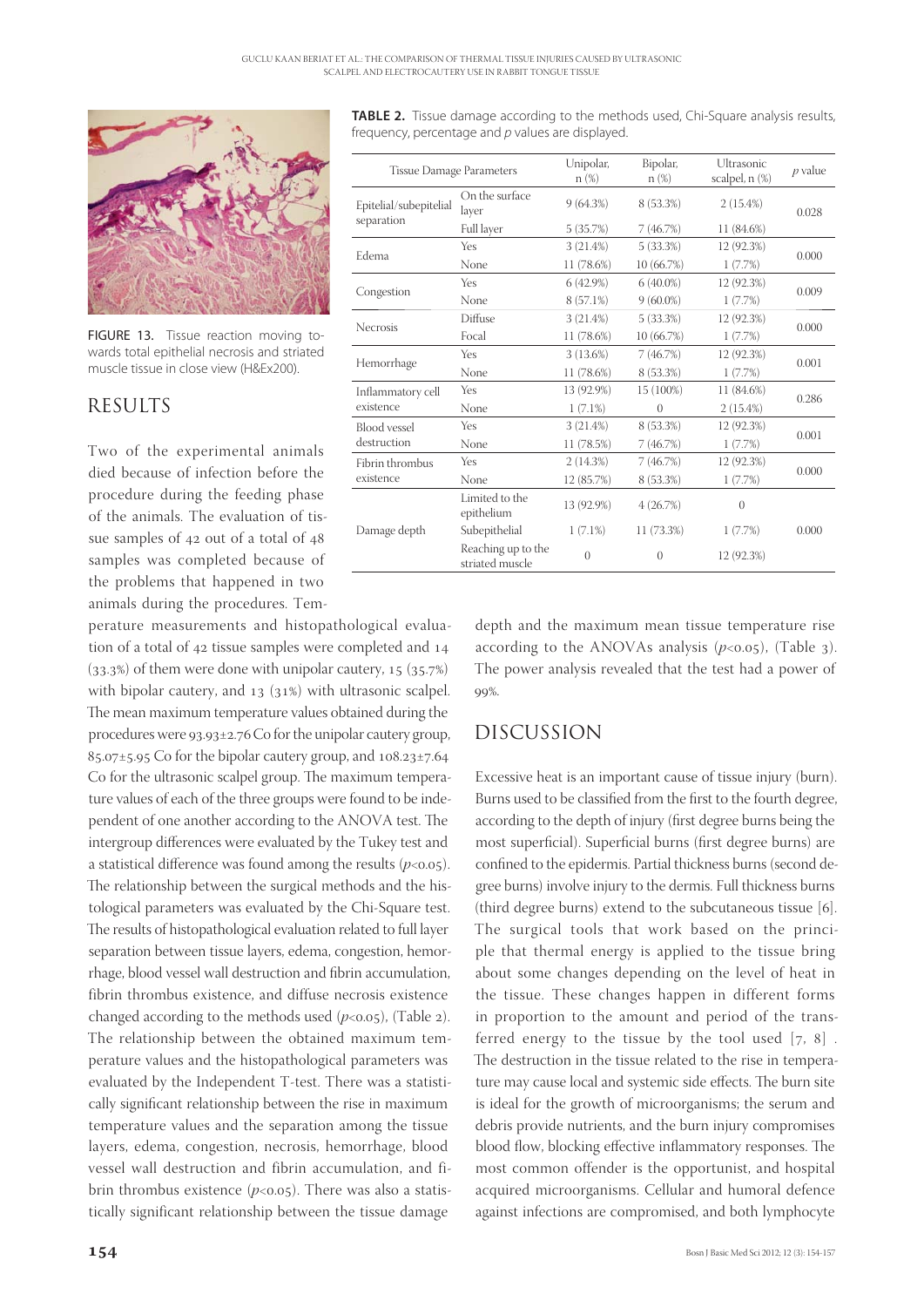**TABLE 3.** The results of maximal temperature measurement according to the tissue damage parameters, Independent T-test results, frequency, mean ± standard deviation and *p* values are displayed.

| <b>Tissue Damage Parameters</b> |                                       | Frequency | $Mean+SD$          | $p$ value |  |
|---------------------------------|---------------------------------------|-----------|--------------------|-----------|--|
| Epithelial/subepithelial        | On the surface layer                  | 19        | $91.58 \pm 6.89$   | 0.054     |  |
| separation                      | Full layer                            | 23        | 98.17+13.07        |           |  |
| Edema                           | Yes                                   | 20        | $100.00 \pm 13.55$ | 0.009     |  |
|                                 | None                                  | 22        | $90.82 \pm 5.75$   |           |  |
| Congestion                      | Yes                                   | 24        | $100.54 + 10.62$   | 0.000     |  |
|                                 | None                                  | 18        | 88.06+7.15         |           |  |
| <b>Necrosis</b>                 | Diffuse                               | 20        | $101.05 \pm 12.09$ | 0.001     |  |
|                                 | Focal                                 | 22        | 89.86+6.83         |           |  |
| Hemorrhage                      | Yes                                   | 22        | 99.46+12.60        | 0.007     |  |
|                                 | None                                  | 20        | $90.50 \pm 6.84$   |           |  |
| Inflammatory cell               | Yes                                   | 3         | $98.00 \pm 4.00$   | 0.655     |  |
| existence                       | None                                  | 39        | 94.97+11.48        |           |  |
| Blood vessel destruction        | Yes                                   | 23        | $98.91 \pm 12.61$  | 0.011     |  |
|                                 | None                                  | 19        | $90.68 \pm 6.93$   |           |  |
| Fibrin thrombus<br>existence    | Yes                                   | 21        | 99.95±12.61        | 0.005     |  |
|                                 | None                                  | 21        | $90.43 \pm 6.83$   |           |  |
| Damage depth                    | Limited to the epithelium             | 17        | $91.35 \pm 6.61$   |           |  |
|                                 | Subepithelial                         | 13        | $87.38 \pm 5.91$   | 0.000     |  |
|                                 | Reaching up to the<br>striated muscle | 12        | $109.08 \pm 7.30$  |           |  |

and phagocyte functions are impaired. Direct bacteremic spread and release of toxic substances such as endotoxin from the local site have dire consequences. Pneumonia, septic shock with renal failure and the acute respiratory distress syndrome are the most common serious sequelae  $[5]$ . In thermal tissue damage survivors, the development of hypertrophic scars, of both the site of the original burn and at donor graft sites, and itching may become long term, difficult to treat problems. Hypertrophic scars after burn injuries may be a consequence of continuous angiogenesis in the wound caused by excess neuropeptides, such as substance P released from injured nerve endings  $[5]$ . High temperature is brought about by this resistance and as a result of the dehydration caused by the generated heat incision is created. The pre-condition for a successful electrocauterization is preventing burns while cutting the tissue. In order to have a burn-free incision the appropriate form of current and dose need to be carefully selected [8]. When the tool is used at the full wave generating mode, the incision made produces an effect similar to the classic scalpel incision in the tissue since there will not be a wide gap between the voltage and power. Besides it reduces bleeding because of the temperature rise in the incised area. At the modulation wave mode the exit voltage of the tool is high but the active power is low. It enables coagulation through generating more heat in the tissue but it also causes burns in the periphery and more tissue damage  $[g]$ . Mannes et al. created incisions of 1 mm depth with a speed of 8 mm/sec in rat tongues using the electrocautery method at varying frequencies and wave forms and they carried out

a histological evaluation of these incisions. The authors concluded that the modular wave form and low frequency values cause more tissue damage. Therefore, we preferred to use the full wave mode for cautery use in order to have less tissue damage [10]. Electrocautery is divided into two forms; monopolar and bipolar. These systems are different from each other in terms of their working principles and the effects they create. High energy is used in order to obtain the desired results with monopolar units. Bipolar units, on the other hand, need less energy. There are two electrodes, one active one neutral, in monopolar cauterization. The neutral pole is the land line in these types of tools and they are called monopolar since they function passively  $[11]$ . Neutral electrodes also have forms like sitting electrodes, hand electrodes, and armband or wristband electrodes [8]. Bipolar cauteries are tools that have

low impedance and they exhibit maximum 50 Watts of exit. The reason for this is the fact that the route through which the high-frequency current will complete its circuit is very short; otherwise an arc will be created  $[12]$ . The monopolar technique enables the current to be transmitted to the surgical area from the tip of the active electrode. In other words, the monopolar technique uses the patient's body as a circuit complement. With bipolar cautery, on the other hand, the electrical current flows through the distance between the two tips of the cautery. The current spreads into the peripheral tissues on its way to the passive electrode on its way back in the monopolar cautery. Therefore, the monopolar technique is not appropriate to use if the patient has a pacemaker, if he has neural or cardiac problems. Since the bipolar surgical instruments have an electrical resistance within a range of  $o$ -50  $\Omega$ , they can be used in the wet areas in intraoral procedures. Moreover, because of the fact that the tissues are cut and coagulated under permanent irrigation also enable the tissues to be kept healthy during the operation they can be specifically preferred. When the intraoral procedures are taken into consideration, the saliva has a poor electrical resistance by nature. Viscous saliva forming a thick layer, however, gives way to the dispersal of a large portion of the current and the desired result might not be obtained. The most appropriate environment is the one that is humidified with normal saline. We performed the procedures in a relatively dry environment having taken the tongue tissues out in our study since our aim was to have the procedures in rabbit tongues under equal conditions with all the three methods. The results of our study also revealed that bipolar cautery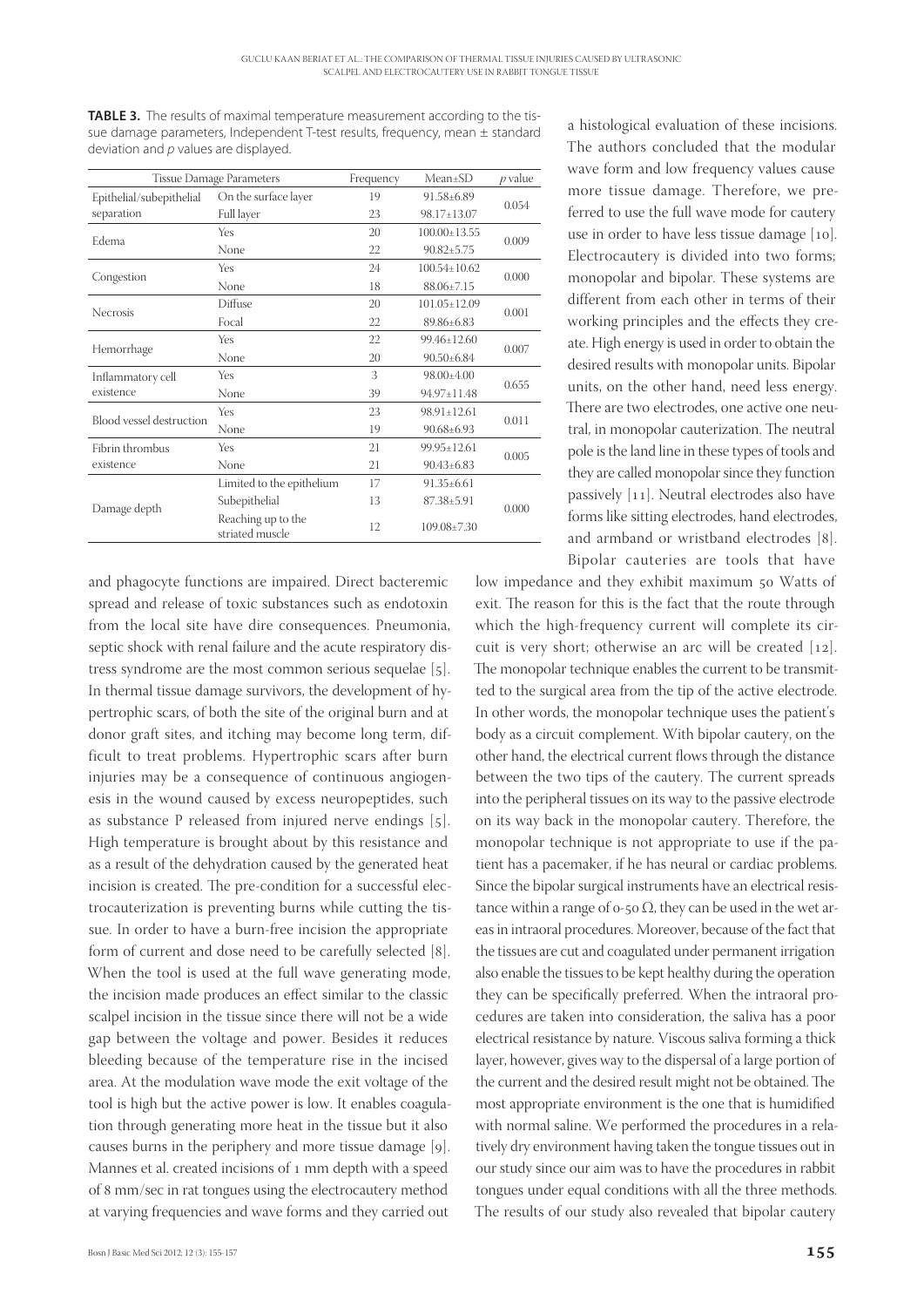causes less thermal tissue damage in the tongue tissue compared to unipolar cautery. The mean values of maximum temperature in the tissue were  $85.07 \pm 5.95$  Co and  $93 \pm 2.76$  Co for bipolar and unipolar cautery respectively. There were statistically meaningful results  $(p<0.05)$  in favor of bipolar electrocautery, between separation among tissue layers, edema, congestion, necrosis, hemorrhage, destruction in blood vessel walls and fibrin accumulation, fibrin thrombus existence, and tissue damage depth in proportion to temperature degrees. In the light of the classical information listed above and the results obtained by our study, we can conclude that bipolar cautery is more advantageous regarding the risk of thermal tissue damage in the healthy peripheral tissues when used in the tongue tissue compared to unipolar cautery. On the other hand, the most important advantage of the unipolar method compared to the bipolar one is that unipolar cautery pens' designs are more ergonomic and therefore it yields more comfort to surgical manipulation during the surgical procedures. Ultrasonic scalpel spreads vibration at so high a frequency that it cannot be perceived by the ear or the eye and this mechanical energy is transmitted to the tissue. It works mechanically with a vibration at 30-60 KHz frequency. The vibrating knife causes protein denaturation by minimal tissue heating through rupturing the tertiary hydrogen ligaments in the protein molecules. The denatured proteins give way to homeostasis by forming adhesive coagulum. In this way, the instrument performs the cutting and coagulation procedures simultaneously  $[13]$ . Tissue dissection is created through separation by cutting or forming a cavity. Separation by forming a cavity takes place in collagen-poor areas like the tonsils and the liver, cutting takes place in collagen-rich tissues such as the fascia and tendons  $[14]$ . It is stipulated that ultrasonic scalpel forms protein denaturation by mechanically breaking the hydrogen ligaments placed in the protein molecules and therefore enabling less tissue damage by creating less temperature increase around the surgical area as compared to the other methods  $[15]$ . The balance between cutting and coagulation is maintained according to tissue tension, power level, and sharpness of the knife. If a sharp knife is used at a high power and is applied to a tense tissue it cuts rapidly with less homeostasis, but if it is applied to a low-tension tissue with an obtuse knife at low power it cuts slower with a strong homeostasis. Since the tongue tissue has a medium tissue tension and because the tongue has well blood supplies, the power level to be used was selected as level three, which is the medium level for the model we used, in order to maintain the balance between cutting and coagulation  $[3]$ . In contrast to the information provided above, the results of our study revealed that the mean maximum temperature values of the tongue tissue obtained by the ultrasonic scalpel

method were higher than the other electrocautery methods at  $108.23 \pm 7.64$  Co. In line with this result, we found out that the separation among the tissue layers, edema, congestion, necrosis, hemorrhage, destruction in blood vessel walls and fibrin accumulation, fibrin thrombus existence and tissue destruction depth were higher than both electrocautery methods in a statistically meaningful manner  $(p<0.05)$ . According to these results, we concluded that the ultrasonic scalpel causes more temperature rise and thermal tissue damage in the peripheral tissues than the electrocautery methods. When the difference between the results obtained by each of the three methods is taken into consideration, it is seen that bipolar cautery causes the least temperature rise and thermal tissue damage in the peripheral tissues in rabbit tongue tissue, whereas the ultrasonic scalpel method gives way to the highest temperature rise and the largest tissue damage. This result shows us that the bipolar electrocautery, which is a classical method, is a reliable technique that we can use to prevent thermal damage and complications in procedures performed in the tongue tissue. Since bipolar cautery is a highly successful method in bleeding control there is no need to have an additional method for bleeding control in the tongue tissue, which has very well blood circulation, it is also a time-saving and a convenient method for the surgeon during the procedure. Besides, it is advantageous because it is an inexpensive and widespread method. On the other hand, because the bipolar cautery tips by structure are not designed for surgical dissection they may cause some troubles regarding the surgical technique. We believe that this problem, too, can be overcome through designing new tip for dissection.

### CONCLUSION

Bipolar electrocautery is the method which causes the least temperature rise in the surrounding tissues among these 3 methods. In order to minimize complications due to high temperature in the tongue tissue, we believe that bipolar electrocautery should be the method chosen, provided that tip revisions suitable for dissection are made in conventionally used electrocautery tips.

## DECLARATION OF INTEREST

There is no financial support received for this present study for all authors, no financial involvement of any kind or affiliation with any organization whose financial interests may be affected by material in the manuscript or which may potentially bias it.